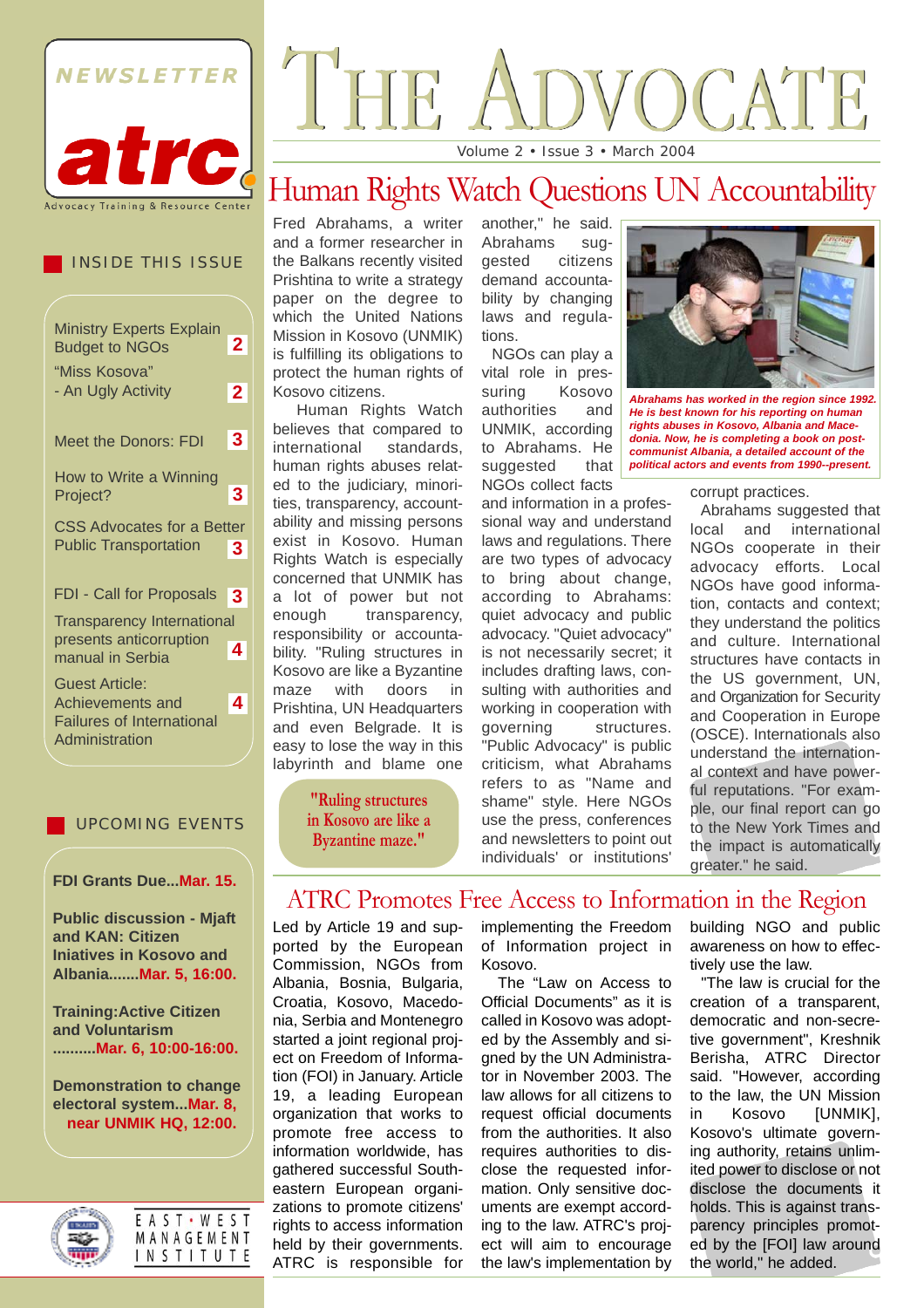Volume 2 • Issue 3 • Page 2



NEWSLETTER

#### Meet the Donors: FDI Gives

Guidelines to Potential Grantees The Foundation for Democratic Initiatives (FDI) was ATRC's "Meet the Donors" second guest. FDI only funds advocacy projects and encourages coalitions and anti-corruption projects. Grants for 4000 to 40,000 euros are available for: advocacy campaigns; strategic intervention (anti-corruption or public policy analysis); and training.

Amy Horton from the International Center for Notfor-Profit Law (ICNL) asked about FDI's requirements for organizations, including how they manage money, how long they have existed, if they have a code of conduct and what is their mission. FDI Executive Director Bashkim Rrahmani said that all these are considered during application review. "The application forms can facilitate the submission of projects," he said. FDI also meets with NGOs to provide briefings on project requirements, Rrahmani said. FDI has established a grant review committee composed of foundation staff and board members to review grants after every round of applications.

To illustrate FDI's project design requirements, Muhamet Veliu from Victoria Co and other grantees presented their FDI approved projects. They also discussed the successes and challenges of their projects.

FDI is a primary implementing partner for the Kosovo NGO Advocacy Project (KNAP), a cooperative agreement between the USAID and East-West Management Institute, Inc. FDI has established grant-giving and grant-tracking systems that meet Western standards. With ATRC, FDI's operational support, fundraising, networking and mentoring opportunities have helped to transform NGOs from service providers to issue-based agents of change.



#### Ministry Representatives Explain Kosovo Budget

ATRC hosted a budget training for NGOs provided by the Kosovo Government's Ministry of Finance and Economy. The training provided basic information about the Kosovo budget process; compared the Kosovo budget process with international models: and assisted NGOs in understanding the budget process. Through the training, ATRC hoped to build NGOs' capacity to educate citizens as to what funds the budget contains and entry points for influencing it. Training participants also had the opportunity to discuss budget issues with Ministry representatives.

"The budget process in Kosovo is totally different from other states; it is exclusively executive," which means the Parliament is not involved in the process, Steven Leeds from the Ministry of Finance and Economy explained.

While the Ministry starts drafting next year's budget in April, changes occur as more money becomes available. Therefore, after reexamining the budget, the Ministry of Finance and Economy asks the municipalities and other ministries to propose additional projects. During this mid-year review, NGOs can influence the ministries and municipalities' budget priorities.

"Can NGOs have any impact on the law for public financial budget management and accountability?" Fron Nazi, Kosovo NGO Advocacy Project (KNAP) Chief of Party asked. Two types of budget laws exist, Leeds said. First, the base law regulates the budget planning process every year; the base law does not change. Second, the annual law sets the yearly budget allocations for each budget organization; the annual law changes each year. Since the Parliament drafts and adopts the annual law, NGOs can influence it.

"How open is the process

#### Citizens Demand Ministry Publicize "Miss Kosova" Spending

Ministry of Culture representatives who have used public funds to support local businesses in organizing "Miss Kosova" were not present at an ATRC debate called "Woman Figure and Beauty Contest in Kosovo" on February 11. Debate participants accused the Ministry of failing to distribute promised gifts, not disclosing potential financial gains and other financial irregularities related to the competition. They requested that the Ministry make public the amount of money spent and any other financial benefits gained from "Miss Kosova".

"The presentation of beauty among us is done through a very ugly activity," Professor Kadri Metaj from Prishtina University's Philosophy Faculty said. The other speakers invited to the discussion included Luljeta Krasniqi, a linguist and women rights activist who recently published a paper on the issue and Adem Gashi from the Ministry of Culture who did not come.

Krasniqi discussed the competition's weaknesses and the women's role in it. She questioned the absence of age requirements for "Miss Kosova" participants, which allow for minors to compete, the ability of young participants to make educated decisions regarding their participation in the event and their naked appearances that are somehow considered representative of their "beauty".



*Stephen Leeds and Agim Krasniqi explain the budget to Kosovar NGOs.*

before the budget is disclosed? How can I see how my taxes are spent?" Kimete Klenja from ATRC questioned. An existing law states how funds should be allocated and resulting fines if it is not allocated properly. Structures such as auditing also exist, but have not been implemented, Leeds answered.

Other participants questioned the media's publication of a 330 million euro budget surplus that later fell to 75 million euros. Estimation for the surplus was according to the money left in the bank; much of this is earmarked projects delayed for 2004, Agim Krasniqi said.

"In this contest 'woman'

has become an object of ridicule. She has no [name and no] identity, only a number tag around her neck" Luljeta Krasniqi said. Rather than presenting values, the opposite occurs at this "spectacle organized under the patronage of the highest institution dealing with cultural issues," she said.Discussion participants expressed concerns regarding the organization of "Miss Kosovo", the presentation of "values" in relation to women and the role of the Ministry of Culture in this activity. Another important issue discussed by participants was the relation between the adult public viewers and the young age of contest participants.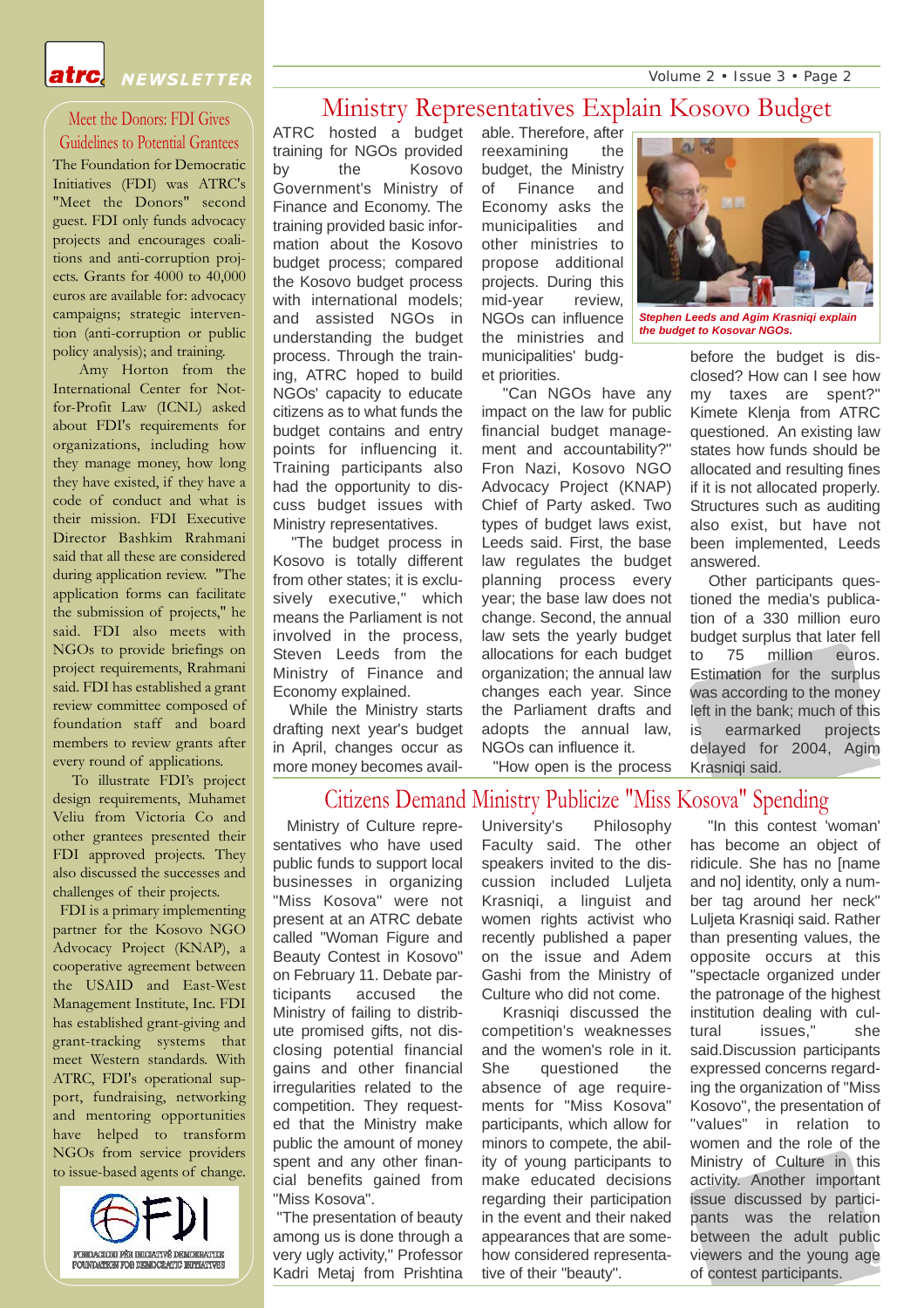Volume 2 • Issue 3 • Page 3



#### **How to Write a Winning Project for FDI Approval**

The Foundation for **FDI Announces Grant Competition** 

Democratic Initiatives (FDI) invites Kosovo NGOs to apply for Kosovo NGO Advocacy Project (KNAP) grants. KNAP is a cooperative agreement between USAID and East-West Management Institute, Inc. (EWMI). Projects submitted jointly by advocacy and think tank/policy NGOs will be given priority. FDI strongly encourages applicants to propose innovative approaches to working with the media to increase the impact of proposed activities. Grants ranging from €4,000 to €40,000 are available for anti-corruption, policy analysis and advocacy activities. Applications are due by March 15. For further information and grant applications please contact:

assembly.

said.

"Why should you [NGOs] be interested in this? Some of you might think that maybe the project was successful in some of municipalities but it won't be in yours," Horton addressed some of the NGO representatives' fears. "However, FDI wants to fund such a project if you prove to them that you will have success," she

ICNL and IKDO have already worked with local NGOs to design models that led to the adoption of public participation regulations in

**FDI Besim Bishtazhini 12 Gjakovë, Kosovo Tel: +377-44-222-568 fdigjakova@hotmail.com**

#### Amy Horton from the International Center for Not for Profit Law (ICNL) and Gjyljeta Mushkolaj from the Kosovo Institute for NGO Law (IKDO) led a workshop for NGOs interested in applying to the Foundation for Democratic Initiatives (FDI) for funds. The workshop gave guidelines on how to write a project proposal for implementing a public participation regulation for the municipal other cities. During the workshop NGOs discussed how this project could be adapted to their municipalities' individual circumstances. Horton stressed that the NGOs should tailor their projects to their municipality's individual needs. She also encouraged NGOs to include their own creative, unique ideas. "You as an NGO can have

the best project in the world but no clear objectives [...] The donor will not risk in this case. Present yourself as a professional and make an impression" Horton said.

During the workshop Horton and Mushkolaj tried to elicit from participants the important components of a proposal. They illustrated in detail the subtle distinction between an overall goal. objectives and activities because many NGOs confuse these components: the goal is the final result or main point of influence that one wants to achieve. Objectives are changes in



*Amy Horton and Gjyljeta Mushkolaj provide NGOs with grant-writing techniques for a project on public participation.*

behavior of target groups that serve toward achieving the project goal. Activities are specific actions undertaken to accomplish the objectives and the goal.

More specifically, Horton and Mushkolaj discussed the importance of having a clear, achievable and measurable goal (output, or result) and clearly articulated activities (input) that are designed to achieve the goal. Using the public participation project as an example, they described specific goals or objectives (i.e. increased public participation through adoption of the regulation and regulation implementation).

### **SHARRI-NET Celebrates Two Year Anniversary**

Sharri-net, also known as the Kosovar Environment Organizations Electronic Network celebrated their 2nd anniversary by throwing a cocktail party and showing a video presentation. The purpose of the meeting was also for NGOs to sign a memorandum of understanding and to present their code of conduct. Representatives from Sharri-Net distributed letters of appreciation to network members and congratulated them on their achievements in the environmental field. The network consists of 17 environmental organizations from throughout Kosovo.

## **Citizens Advocate for a Better Public Transportation System in Prizren**

The Center for Civil Society (CSS) provided a briefing on their new project "Community and Decisionmaking" at a roundtable discussion on February 12 at Prizren's Municipal Assembly. Legal, economic and communication experts explained to NGOs, citizens and local government representatives the significance of public participation in decision-making. "Genuine democratic processes cannot be imagined without citizen participation," Xhevdet Mekani from CSS said.

CSS has already held a press conference, surveyed over 140 citizens, published fliers and met with citizen groups, influential persons and NGOs. This resulted in 14 local NGOs signing a

memorandum of understanding. Through this project, CSS hopes to draft a regulation or amend existing regulations to allow for a new mini-bus route in Prizren's public transportation network. They aim to solve problems such as traffic jams, parking shortages, narrow roads, pollution, sidewalks blocked by vehicles and high transportation costs.

According to the draft regulation, the service fee would be 0.30 Euros per trip and the route would go throughout the city. "Citizens will benefit financially from this project since other services like taxis or personal vehicles have higher prices" said Anton Çetta, an economic expert.

While a legal and a communication expert confirmed their participation in the discussion, they did not attend.

The Director of Communication and Links in Prizren Municipality questioned the mini-buses' security, especially for disabled people and children. He suggested a six month pilot project to test the proposed transportation system's efficiency.

Teuta Luzha from the Foundation for Democratic Initiatives (FDI), the organization sponsoring CSS's project, suggested that the municipality include funds for expanding Prizren's roads in the 2004 budget. Road expansion would enable a more functional transport system, she said.